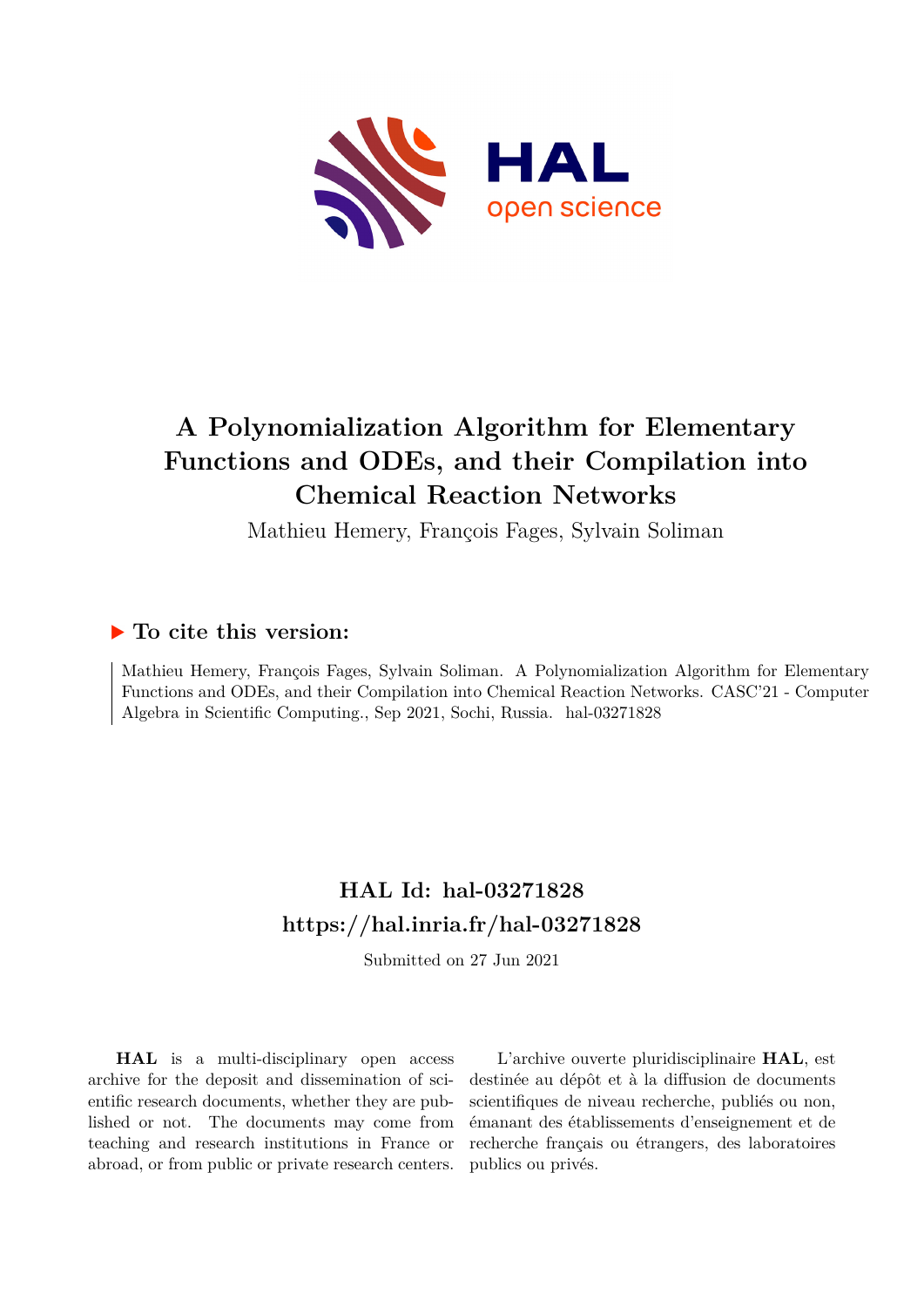### A Polynomialization Algorithm for Elementary Functions and ODEs, and their Compilation into Chemical Reaction Networks

Mathieu Hemery, François Fages, and Sylvain Soliman

Inria Saclay Île-de-France, EP Lifeware, Palaiseau, France

Abstract. In this short paper extracted from [7], we present a polynomialization algorithm of quadratic time complexity to transform a system of elementary differential equations in polynomial differential equations (PODE). This algorithm is used as a front-end transformation in a pipeline to compile any elementary mathematical function, either of time or of some input variable, into a finite Chemical Reaction Network (CRN) which computes it. We illustrate the performance of our compiler on a benchmark of elementary functions which serve as formal specification of CRN design problems in synthetic biology, and as comparison basis with natural CRNs exhibiting similar behaviours.

#### 1 Introduction

CRNs provide a standard formalism in chemistry and biology to describe, analyze, and also design complex molecular interaction networks given with rate functions. In the perspective of systems biology, they are a central tool to analyze the high-level functions of the cell in terms of their low-level molecular interactions. While in synthetic biology, they constitute a target programming language to implement in chemistry useful functions in either living cells or artificial devices. The interpretation of a CRN by Ordinary Differential Equations (ODE) allows us to give a precise mathematical meaning to the notion of analog computation and high-level functions computed by cells in Systems Biology:

**Definition 1.**  $\begin{bmatrix} 4.5.9 \end{bmatrix}$  A function  $f : \mathbb{R}_+ \to \mathbb{R}_+$  is generated by a CRN on some species y with given initial concentrations for all species, if the ODE associated to the CRN has a unique solution verifying  $\forall t \geq 0$   $y(t) = f(t)$ .

That first definition states that a positive real function of one positive argument is generated by a CRN for some given initial concentration values, if the graph of that function is given by the temporal evolution of the concentration of one molecular species in that CRN.

**Definition 2.**  $[4,5]^1$  A function  $f : \mathbb{R}_+ \to \mathbb{R}_+$  is computed by a CRN for some input species x, output species y, and initial concentrations given for all

<sup>1</sup> For the sake of simplicity of the definition given here, we omit the error control mechanism that requires one extra CRN species  $z$  verifying:

 $\forall t > 1 \ |y(t) - f(x(0))| \leq z(t), \ \forall t' > t \ z(t') < z(t) \text{ and } \lim_{t \to \infty} z(t) = 0.$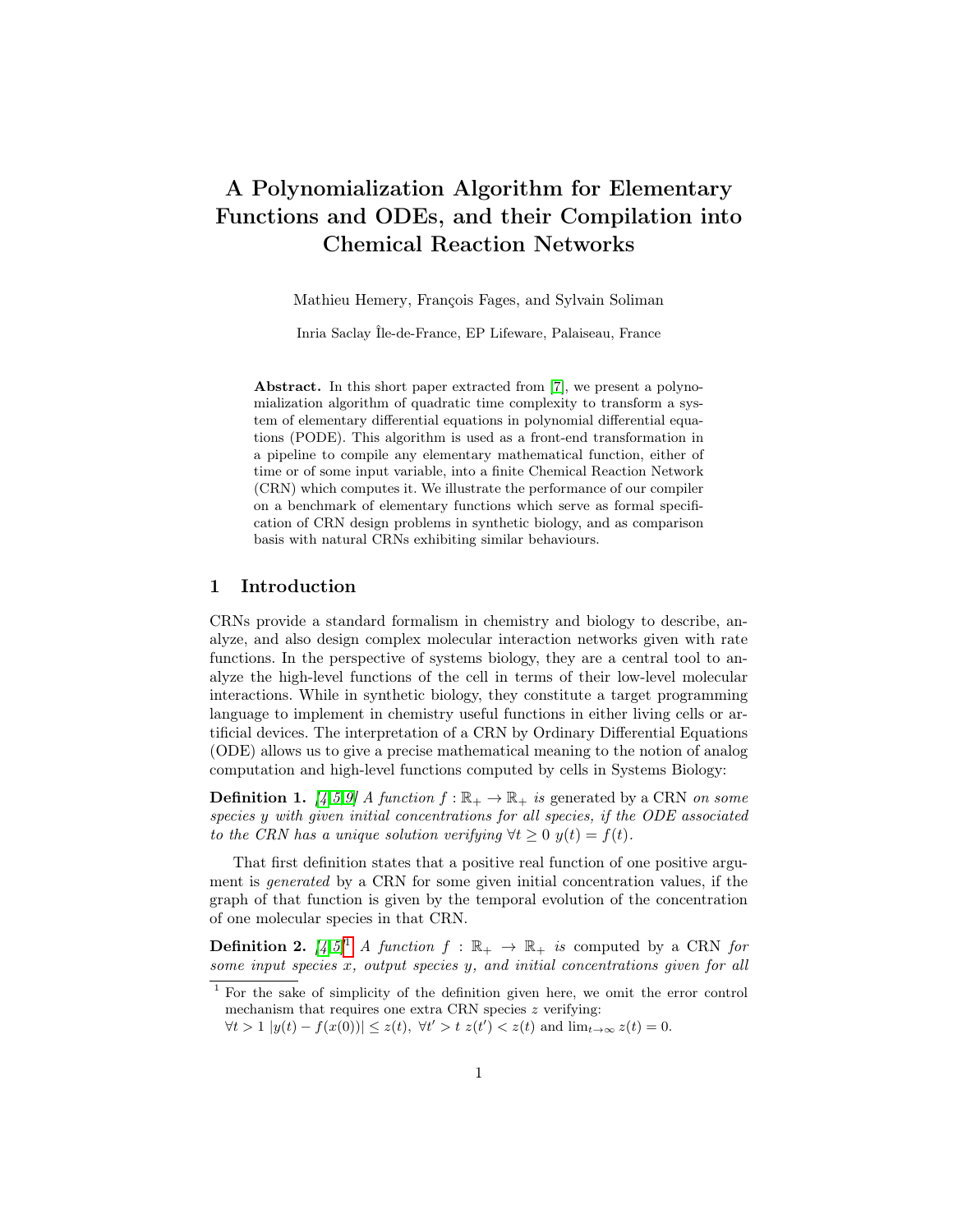species apart from x, if for any input concentration value  $x(0)$  for x, the ODE initial value problem associated to the CRN has a unique solution satisfying  $\lim_{t\to\infty} y(t) = f(x(0)).$ 

The second definition for computed input/output functions is used in [4] to show the Turing completeness of continuous CRNs in the sense that any computable function over the real numbers can be computed by a CRN over a finite set of formal molecular species, using at most bimolecular reactions and mass action law kinetics. The proof uses a previous result of Turing completeness for functions defined by polynomial ordinary differential equation initial value problems (PIVP) [1], the dual-rail encoding of real variables by the difference of concentration between two molecular species, and a back-end quadratization transformation to restrict to elementary reactions with at most two reactants [3,6,2]. This proof gives rise to a pipeline implemented in BIOCHAM-4<sup>2</sup>, to compile any computable real function presented by a PIVP into a finite CRN.

However in practice, it is not immediate to define a PIVP to generate or compute a desired function. In this article, we solve this problem for elementary functions over the reals, by adding to the compilation pipeline a front-end module to transform any elementary function into a PIVP which either generates or computes it. More precisely, we present a polynomialization algorithm to transform any Elementary ODE system (EODE), i.e. ODE system made of elementary differential functions, into a polynomial one (PODE). This algorithm proceeds by introducing variables for computing the non-polynomial terms of the input, eliminating such terms from the ODE by rewriting, and obtaining the ODE for the new variables by formal derivation. The derivation steps may bring new non-polynomial terms requiring new variables. We show the termination of that algorithm, with quadratic time complexity, and that only a linear number of new variables, in terms of the size of the input expression, are actually needed.

### 2 Polynomialization Algorithm for Elementary ODEs

The core of Alg. 1 for the polynomialization of an EODE system is the detection of the elements of the derivatives that are not polynomial, and their introduction as new variables. Then symbolic derivation and syntactic substitution allow us to compute the derivatives of the new variables and to modify the system of equations accordingly. It is worth noting that the list of substitutions has to be memorized along the way, therefore handling an algebro-differential system during the execution of the algorithm, as they may reappear during the derivation step. This typically occurs when the derivation graph harbors a cycle like:  $\cos \rightarrow \sin \rightarrow \cos$ . Nevertheless, a particular treatment has to be applied to the case of non-integer or negative power as they form an infinite set and may thus produce infinite chains of derivations. When adding the new variable  $N = X^p$ 

 $^{2}$  <http://lifeware.inria.fr/biocham/>. All experiments described in this paper are available at <https://lifeware.inria.fr/wiki/Main/Software#CMSB21>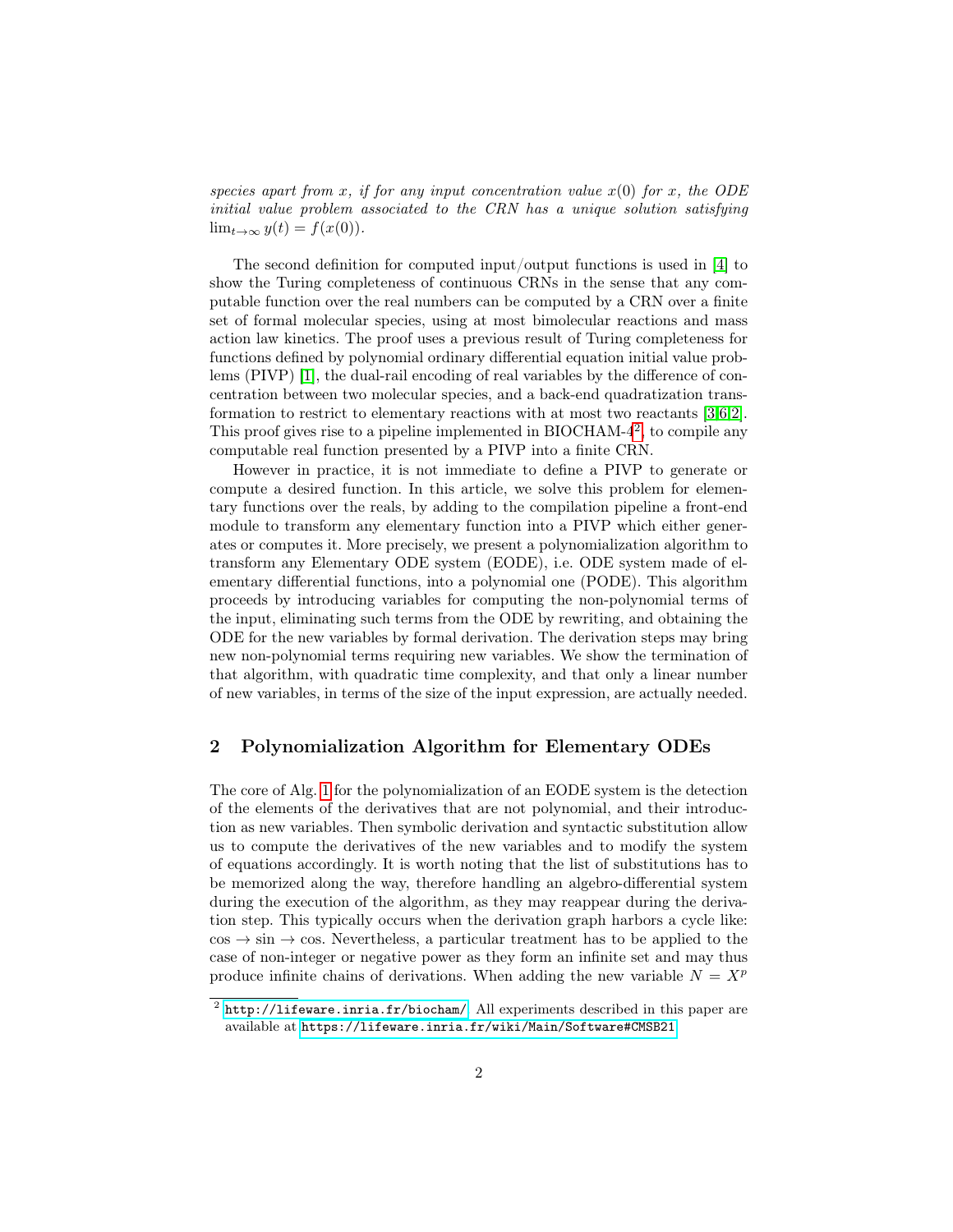Algorithm 1 Polynomialization of an EODE system

1: **Input**: A set of ODEs of the form  $\{x' = f_x(x, y, \ldots), y' = f_y(x, y, \ldots), \ldots\}.$ 

- 2: **Output**: A set of PODEs where the initial variables  $x, y, \ldots$  are still present and accept the same solutions.
- 3: Initialize  $Transformations \leftarrow \emptyset$  and  $PolyODE \leftarrow \emptyset$
- 4: while ODE is not empty do
- 5: take and remove  $Var' = Derivative$  from  $ODE;$
- 6: NewDerivative  $\leftarrow$  apply Transformations to Derivative;
- 7:  $Terms \leftarrow set$  of maximal non-polynomial subterms of  $NewDerivative;$
- 8: for all Term in Terms do
- 9: add  $(Term \rightarrow NewVar)$  to Transformations;
- 10:  $TermDerivative \leftarrow$  the symbolic derivative of  $Term;$
- 11: add  $(NewVar' = TermDerivative)$  to  $ODE;$
- 12: PolyDerivative  $\leftarrow$  apply Transformations to Derivatives;
- 13: add  $(Var' = PolyDerivative)$  to  $PolyODE;$
- 14: return  $PolyODE$

to the system, we explicitly replace the expression  $X^{p-1}$  by  $N/X$  in the derivatives, hence the algorithm introduces the new variable  $1/X$ . This makes the final PODE non analytic in  $X = 0$  which is linked to the fact that exponentiation apart from the polynomial case is actually not analytic in 0.

**Lemma 1.** For any finite set  $F$  of formally differentiable functions over the reals, Alg. 1 terminates if  $\forall f \in F, f' \in \overline{F}$  where  $\overline{F}$  is the algebra of F over  $\mathbb R$ .

Proposition 1. Alg. 1 terminates on elementary functions over the reals, with quadratic time complexity and at most a linear number of new variables.

Table 1 gives some performance figures about the complete compilation pipeline in terms of total computation time and size of the synthesized CRNs on a benchmark of functions considered in [6] for the quadratization problem which is the most expensive step. It is worth noting that neither the polynomialization nor the quadratization are unique, even when imposing optimality in the number of introduced variables. For example, the two CRN of hill4 compiled in our benchmark with the two options for quadratization (heuristics fastSAT or sat\_species optimization) are different but both have the same number of species and reactions. The Hill5 CRN is one synthetic analog of the natural MAPK CRN since it computes a similar input/output stiff sigmoid [8], yet using 22 species and 33 reactions. However, the input of the MAPK CRN is a catalyst not consumed by the downward reactions, whereas in our CRN synthesis scheme, the input is generally consumed. The MAPK network thus illustrates an interesting case of online analog computation which is currently not specifically considered in our framework.

Acknowledgments: support by ANR-17-CE40-0036 and ANR-20-CE48-0002 grants and discussions with Olivier Bournez, Gleb Pogudin and Amaury Pouly.